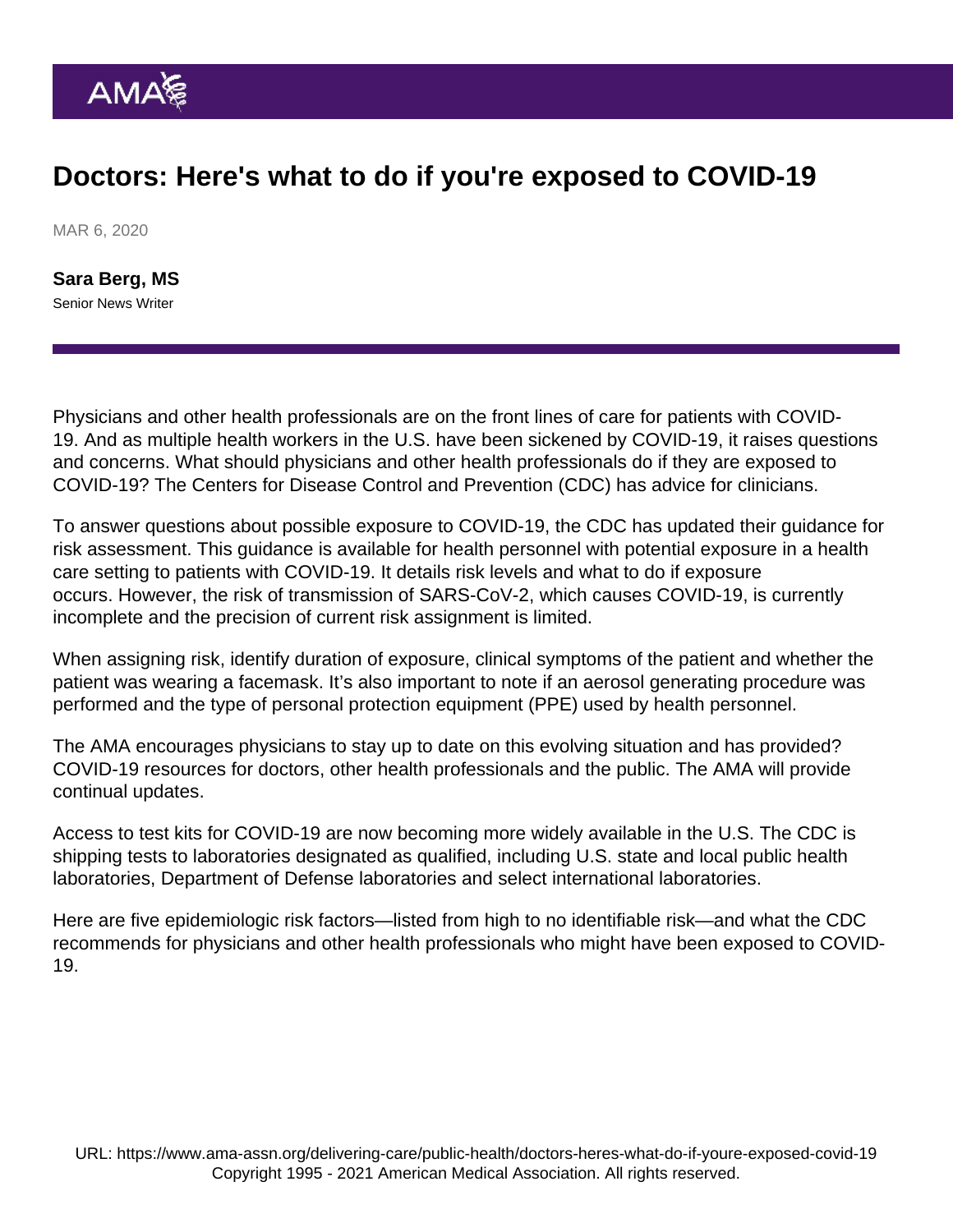### Present in the room

Think about the patient with COVID-19 and the procedure being performed. If a physician or other health professional is not wearing proper PPE (their eyes, nose, or mouth were not protected) and is present in the room or performed a procedure that generated higher concentrations of respirator secretions, they are at high-risk.

The CDC recommends monitoring for COVID-19 until 14 days after the last potential exposure. These individuals should also be excluded from work during the monitoring period. If a fever or respiratory symptoms consistent with COVID-19 develop, immediately self-isolate and notify your local or state public health authority and health care facility promptly.

#### Prolonged close contact

Similarly, if a physician or other health care professional had prolonged close contact with a patient with COVID-19 where the patient was wearing a facemask, but the health care provider was not wearing a facemask or respirator, the health care provider should be actively monitored for COVID-19 and be excluded from work for 14 days after the last exposure.

Learn more from the CDC about [what health personnel should know about caring for patients](https://www.cdc.gov/coronavirus/2019-ncov/hcp/caring-for-patients.html) [with confirmed or possible COVID-19 infection](https://www.cdc.gov/coronavirus/2019-ncov/hcp/caring-for-patients.html).

### Proper adherence to infection control

A physician wearing all recommended PPE including a facemask or respirator while having prolonged close contact with a patient who was also wearing a facemask is at low risk. It is important to note, though, that a respirator confers a higher level of protection than a facemask. Learn more about the? [CDC's interim infection prevention and control recommendations.](https://www.cdc.gov/coronavirus/2019-nCoV/hcp/infection-control.html)

For this case, physicians should monitor themselves with delegated supervision. There are no work restrictions for these individuals. But it is important to take your temperature twice a day and remain alert for respiratory symptoms consistent with COVID-19.

### Brief interactions with patient